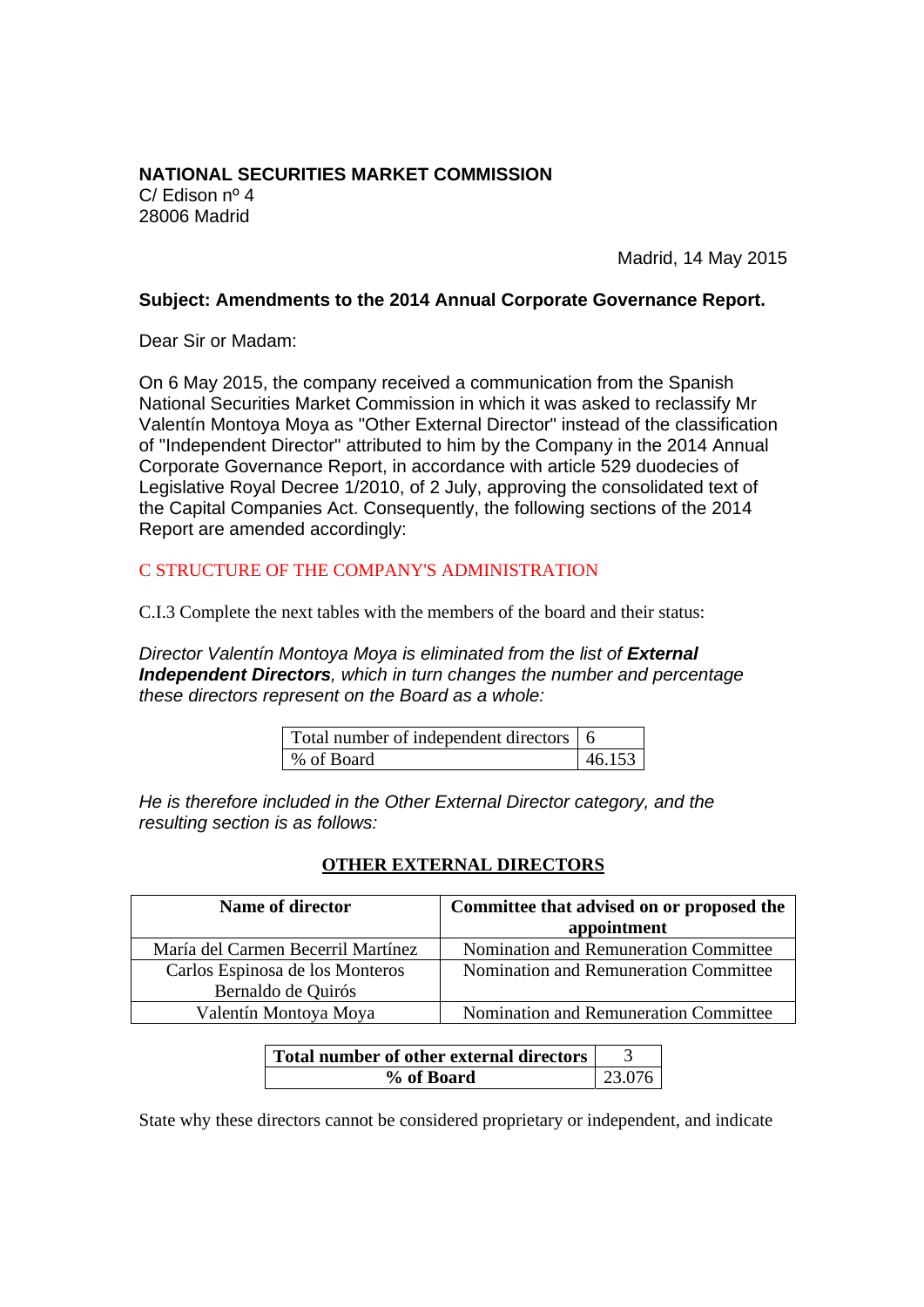any relations between them and the company, its executives or shareholders:

#### **Name of director**

María del Carmen Becerril Martínez **Company, executive or shareholder to whom the director is related ---** 

#### **Reason**

Upon stepping down from her executive functions in the group in May 2014, and having been appointed a director in June of that year, she cannot be classified as an independent director since three years have not elapsed, nor can she be classified as a proprietary director, since her appointment is not based on her being a shareholder.

#### **Name of director**

Carlos Espinosa de los Monteros Bernaldo de Quirós **Company, executive or shareholder to whom the director is related** 

#### **Reason**

**---**

He cannot be classified as an independent director in accordance with the provisions in article 529 duodecies of the Capital Companies Act, due to having been a director for a continuous period of over 12 years. Act 31/2014 revokes Order ECC/461/2013, which allowed independent directors who held that status at 30 June 2013 to be classified as independent until the conclusion of their term even if they had held office for more than 12 years.

# **Name of director**

Valentín Montoya Moya **Company, executive or shareholder to whom the director is related ---** 

# **Reason**

He cannot be classified as an independent director in accordance with the provisions of article 529 duodecies of the Capital Companies Act as he has been a director for a continuous period of more than 12 years.

Indicate any changes in directors' status in the period:

| Name of director                                      | Date of<br>change | <b>Former</b><br>status | <b>Current</b><br>status |
|-------------------------------------------------------|-------------------|-------------------------|--------------------------|
| Carlos Espinosa de los Monteros<br>Bernaldo de Quirós | 24/12/2014        | Independent             | Other<br>External        |
|                                                       |                   |                         |                          |

*Two sub-sections of the section corresponding to Board Committees are modified, with the following result:* 

C.2 Board of Directors Committees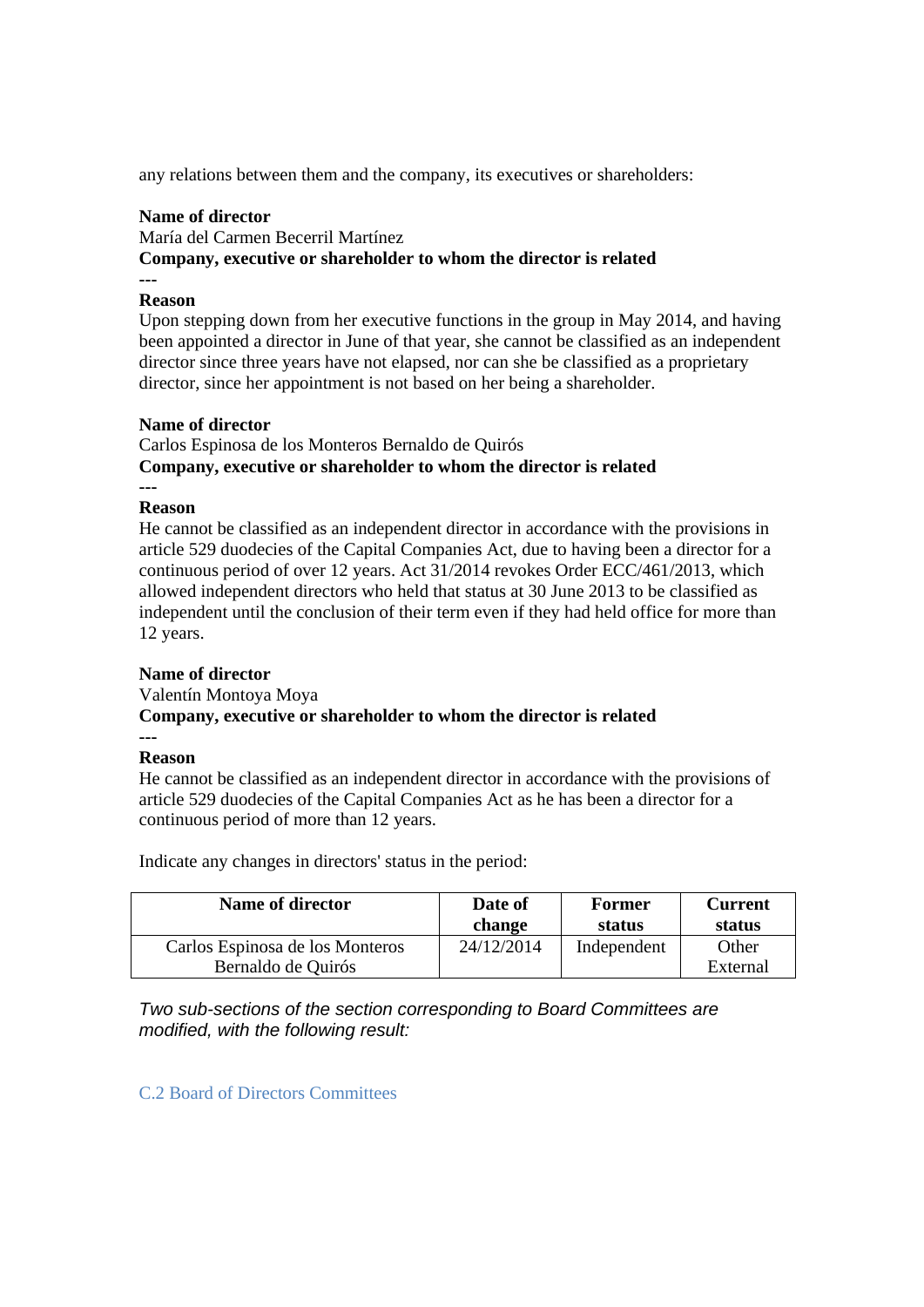# **C.2.1 Indicate all the Board of Directors committees, their members and the proportion of proprietary and independent directors:**

# **EXECUTIVE OR DELEGATE COMMITTEE**

| <b>Name</b>                                                     | <b>Position</b> | <b>Type</b>                   |
|-----------------------------------------------------------------|-----------------|-------------------------------|
| <b>José Manuel Entrecanales Domecq</b>                          |                 | Chairman   Executive Director |
| Juan Ignacio Entrecanales Franco                                |                 | Chairman   Executive Director |
| Jaime Castellanos Borrego                                       | Director        | Independent                   |
| Valentín Montoya Moya                                           | Director        | <b>Other External</b>         |
| Carlos Espinosa de los Monteros y Bernaldo de Quirós   Director |                 | <b>Other External</b>         |

| % executive directors      | 40       |
|----------------------------|----------|
| % proprietary directors    | $\Omega$ |
| % independent directors    | 20       |
| % other external directors | 40       |

# **AUDIT COMMITTEE**

| <b>Name</b>                                        | <b>Position</b> | Type                  |
|----------------------------------------------------|-----------------|-----------------------|
| Jaime Castellanos Borrego   Chairman   Independent |                 |                       |
| Sol Daurella Comadrán                              | Director        | Independent           |
| Valentín Montoya Moya                              | Director        | <b>Other External</b> |

| % executive directors              | $\mathbf{\Omega}$ |
|------------------------------------|-------------------|
| % proprietary directors            | $\mathbf{\Omega}$ |
| % independent directors            | 66.66             |
| % other external directors   33.33 |                   |

# **APPOINTMENT AND REMUNERATION COMMITTEE**

| <b>Name</b>                 | <b>Position</b> | <b>Type</b>           |
|-----------------------------|-----------------|-----------------------|
| Fernando Rodés Vila         | Chairman        | Independent           |
| Juan Carlos Garay Ibargaray | Director        | Independent           |
| Jaime Castellanos Borrego   | Director        | Independent           |
| Valentín Montoya Moya       | Director        | <b>Other External</b> |

| % executive directors      | $\mathbf{\Omega}$ |
|----------------------------|-------------------|
| % proprietary directors    | $\mathbf{\Omega}$ |
| % independent directors    |                   |
| % other external directors | -25               |

# **SUSTAINABILITY COMMITTEE**

| $-$<br>$  -$<br>--<br>. .<br>-<br>-<br>$ -$ |
|---------------------------------------------|
|---------------------------------------------|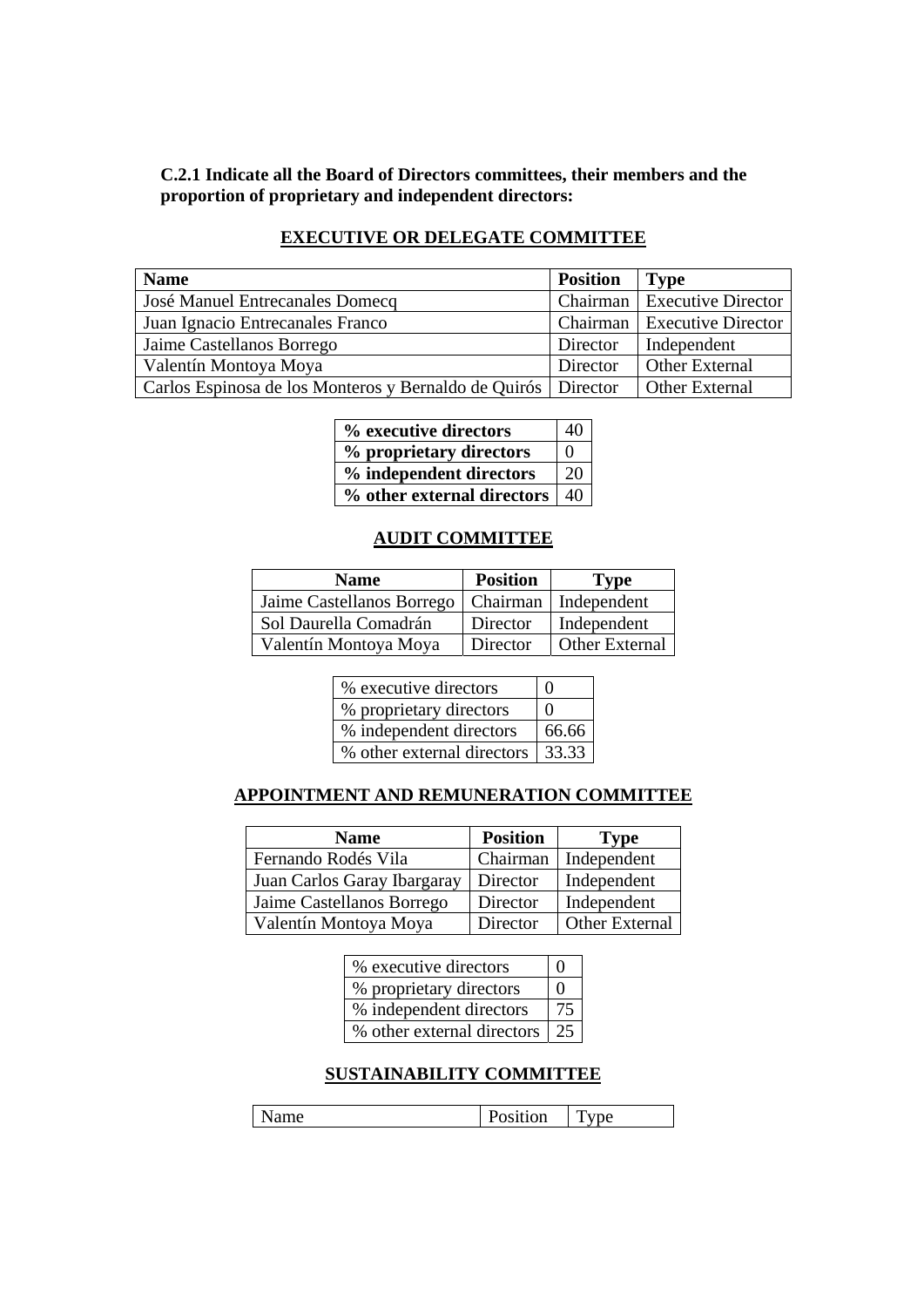| Daniel Entrecanales Domecq   Chairman   Proprietary |                        |
|-----------------------------------------------------|------------------------|
| Fernando Rodés Vila                                 | Director   Independent |
| <b>Javier Entrecanales Franco</b>                   | Director   Proprietary |

| % executive directors          | $\Omega$ |
|--------------------------------|----------|
| % proprietary directors        | 50       |
| % independent directors        | 50       |
| % other external directors   0 |          |

**C.2.6 Indicate if the delegate or executive committee's composition reflects the composition of the board in terms of director type:** 

No

#### **If not, detail the composition of the delegate or executive committee.**

The executive committee consists only of executive, independent and other external directors, although the executive directors also qualify as proprietary directors.

*Corporate Governance Recommendation 11 is amended, and the new wording is as follows:* 

# G DEGREE OF COMPLIANCE WITH CORPORATE GOVERNANCE RECOMMENDATIONS

**11. That among external directors, the relation between proprietary members and independents should match the proportion between the capital represented on the board by proprietary directors and the remainder of the company's capital.** 

**This proportional criterion can be relaxed so the weight of proprietary directors is greater than would strictly correspond to the total percentage of capital they represent:** 

**1. In large cap companies where few or no equity stakes attain the legal threshold for significant shareholdings, despite the considerable sums actually invested.** 

**2. In companies with a plurality of shareholders who are represented on the board but are not inter-related.**

See sections: A.2, A.3 and C.1.3

Describe

Acciona complies with this recommendation as the controlling shareholder